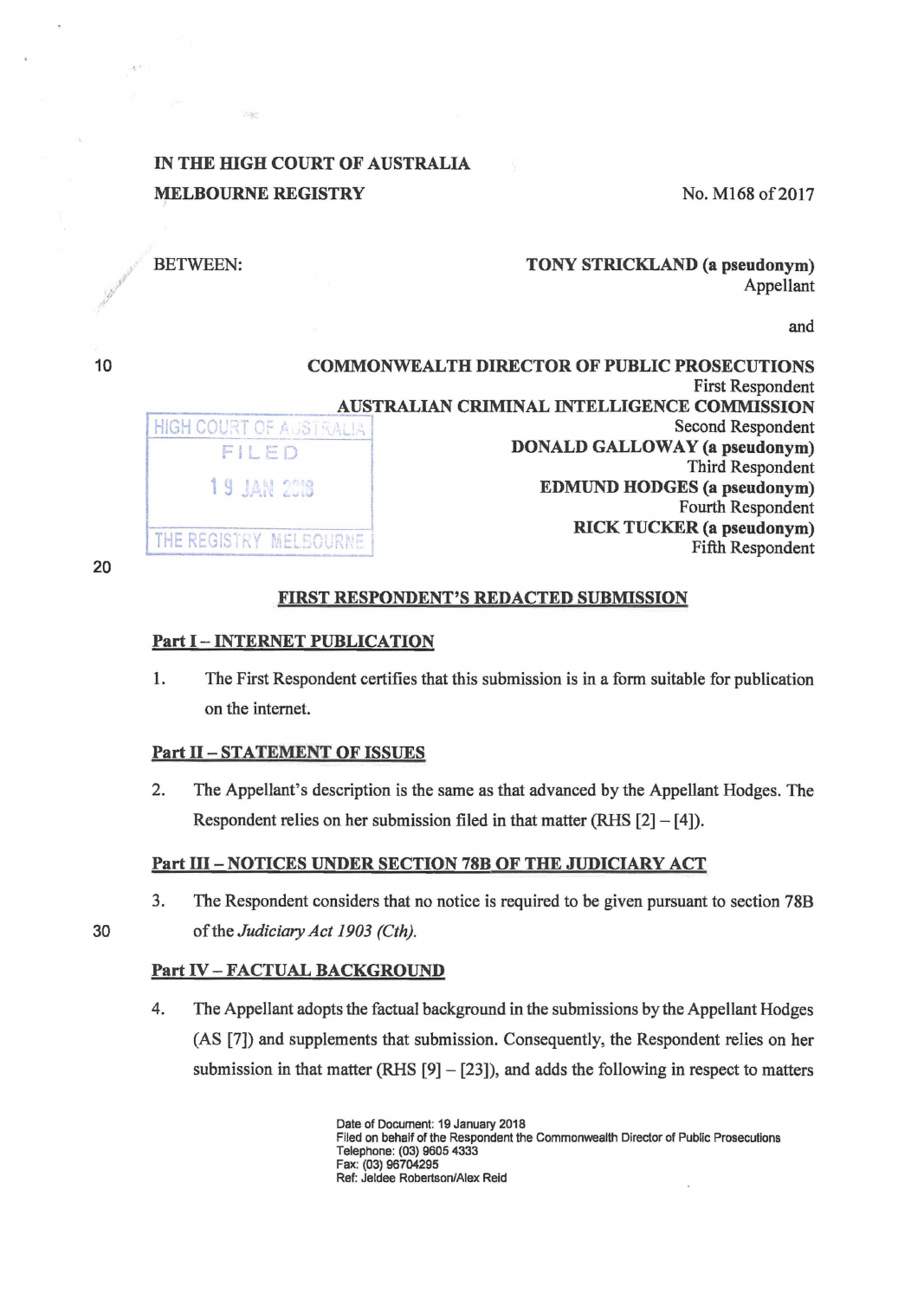raised by this Appellant. The Respondent also relies on her submissions in relation to the Appellants Galloway and Strickland.

- 5. In relation to AS [16], the submission that Sage was well aware that the Australian Federal Police ("AFP") had done very little by way of searching or analysing their documentary holdings, references for its source a passage from the findings of the trial judge.<sup>1</sup> That reference relates to the trial judge's finding at the time of the Hodges and Galloway examinations in April 2010, not November 2010 (when the Appellant was examined).
- 6. However, before any of the appellants were examined at the Australia Criminal 10 Intelligence Commission ("ACIC"), the AFP had obtained a large volume of evidence and intelligence which assisted them in identifying further avenues of inquiry (judgment below at [274]). The accuracy and significance of that evidence and intelligence, which was referred to in the written submission of the Respondent before the Court of Appeal, was not challenged by the appellants (at [274]).
	- 7. As the Court of Appeal concluded (at [266]):

*"In short, even* if *the investigators had derived some assistance from the examinations in 'guiding' and 'refining' subsequent documentary searches, the case against the respective respondents — which rests almost entirely on documents* - *had not materially changed as a result of the examinations.*  20 *Nothing emerged during the stay application which supported a contrary conclusion or permitted the drawing of a contrary inference. As we have said,*  the respondents failed to identify any evidence relied on by the prosecution *which would not have been obtained but for the examinations. At trial, the prosecution would always have had to prove that the documents relied on were relevant to the prosecution case and that the respondents had seen them or were aware of their contents. The need for proof of those matters was unaffected by anything said by the respondents during their examinations, about whether they could recall seeing such documents.* "

- 8. Also in relation to AS [16], Sage did refer to a list of people who were entitled to be 30 present at the examination, which included the relevant AFP officers.<sup>2</sup> No finding of unlawfulness was made about this procedure.
	- 9. In relation to AS  $[17] [18]$ , the Court did not misapprehend the state of the brief. As the Court correctly recognised (at [235], [248]) the appellants concentrated their cross-

<sup>&</sup>lt;sup>1</sup> The passage reference is to the trial judge's judgment at [781].

<sup>&</sup>lt;sup>2</sup> Trial Judge at [538]. See, POE at [553] and following for full details of Strickland's examination.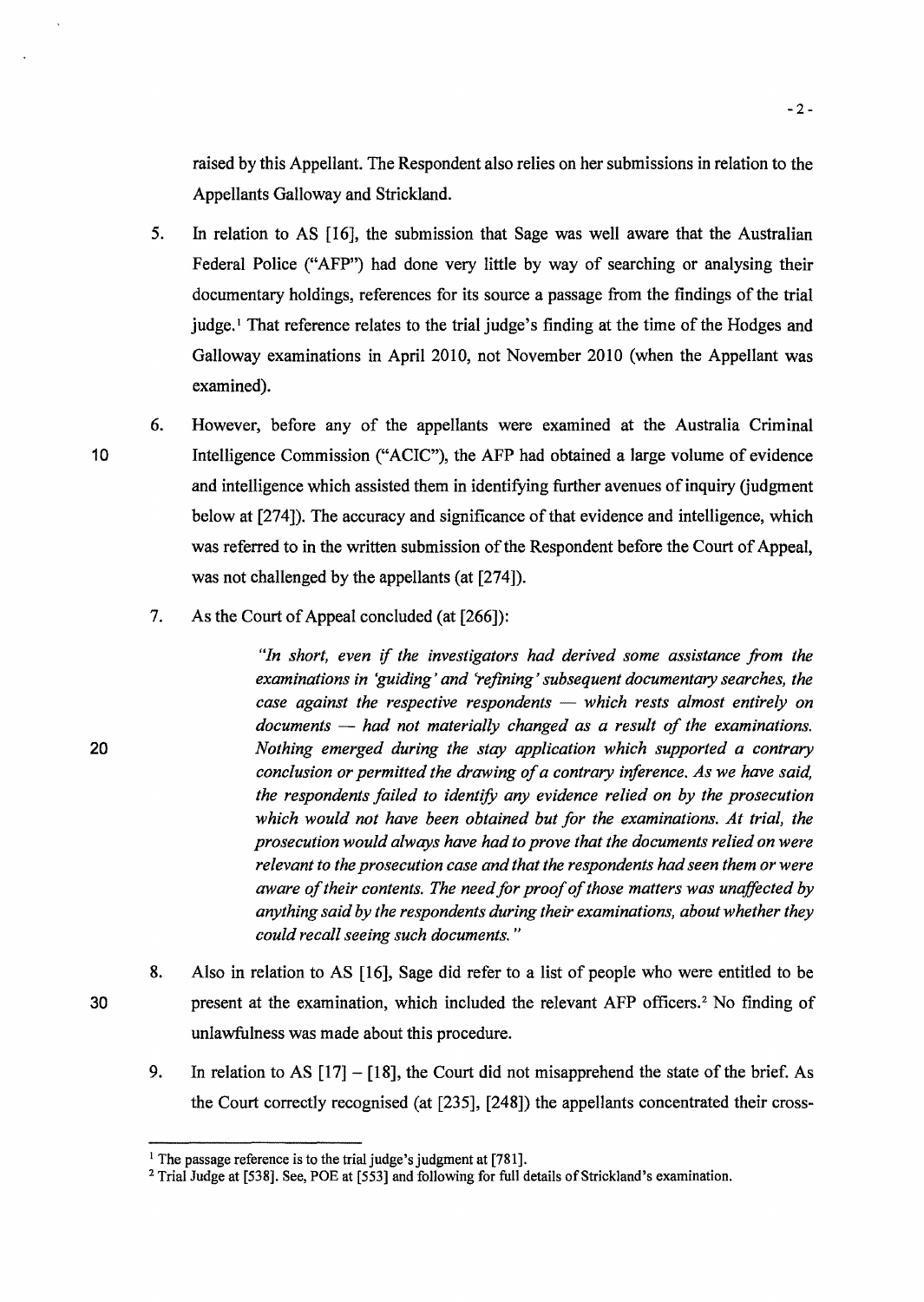examinations of the ACIC and AFP witnesses on how far advanced the development of the case against each was at the time of the examinations. The appellants *"put to Mr Schwart= more than once that {at the time of the examinations] the AFP already had everything it needed"* (at [244] and see [293]). 3

- 10. In relation to AS [19], while the formal investigation into had not commenced at the time of the Appellant's examination, the AFP had already gathered vast quantities of intelligence and evidence (even if not admissible form) in relation to the allegations (at [274]). For example, the intelligence report prepared in May 2010 by an AFP analyst intelligence and evidence (even if not admissible form) in relation to the allegations (at [274]). For example, the intelligence report prepared in May 2010 by an AFP analyst details, amongst other things, the use of agent transactions, and identifies what would later become key pieces of evidence in the Crown case relating to  $\frac{4}{3}$ .
- 11. In relation to AS [24] [25], the circumstances in which the examinations took place is outlined in the Respondent's submission in respect to the Appellant Hodges (RHS [14]  $-[18]$ .
- 12. While the Appellant relies on the evidence of Schwartz (AS [24]), the findings of the trial judge in relation to the use of the examination material was not based on that evidence. That evidence, even on her Honour's findings, was insufficient to establish relevant use of the examination. Rather, her findings involved inferring that the AFP used the material more than what they had given evidence about (at  $[227] - [230]$ ,  $[269]$ ).<sup>5</sup> The Court 20 properly found that that conclusion was not open (at [276]).
	- 13. None of the evidence of Schwartz as to the lack of use of the examination material was challenged. As the Court below correctly concluded (at [244]), the cross-examination of Schwartz was directed at establishing that at the time of the examinations there was already sufficient evidence to charge the appellants with the topic of the use of the material "barely being mentioned". "At no time was it put to him that any information of *value had emerged from the examinations, or that he was being untruthful in saying that the examinations had been largely a waste of time"* (at [244]). It was never suggested to

10

<sup>3</sup> The written submission by the appellants in the Court of Appeal stated that the AFP already had *"a solid base of evidentia1y material...sufficient for them to regard [the appellants] as suspects":* 'Respondents' joint submissions in relation to grounds 3, 4, *5,* 6, 7 & 8' (written submissions) dated 14 November 2016 at [53](e). They sought to demonstrate that the examinations confinned the prosecution case which had been developed on the basis of the documents already assembled (at [293]). <sup>4</sup> ECB.l96.

*<sup>5</sup>*Trial judge at [769]- [775].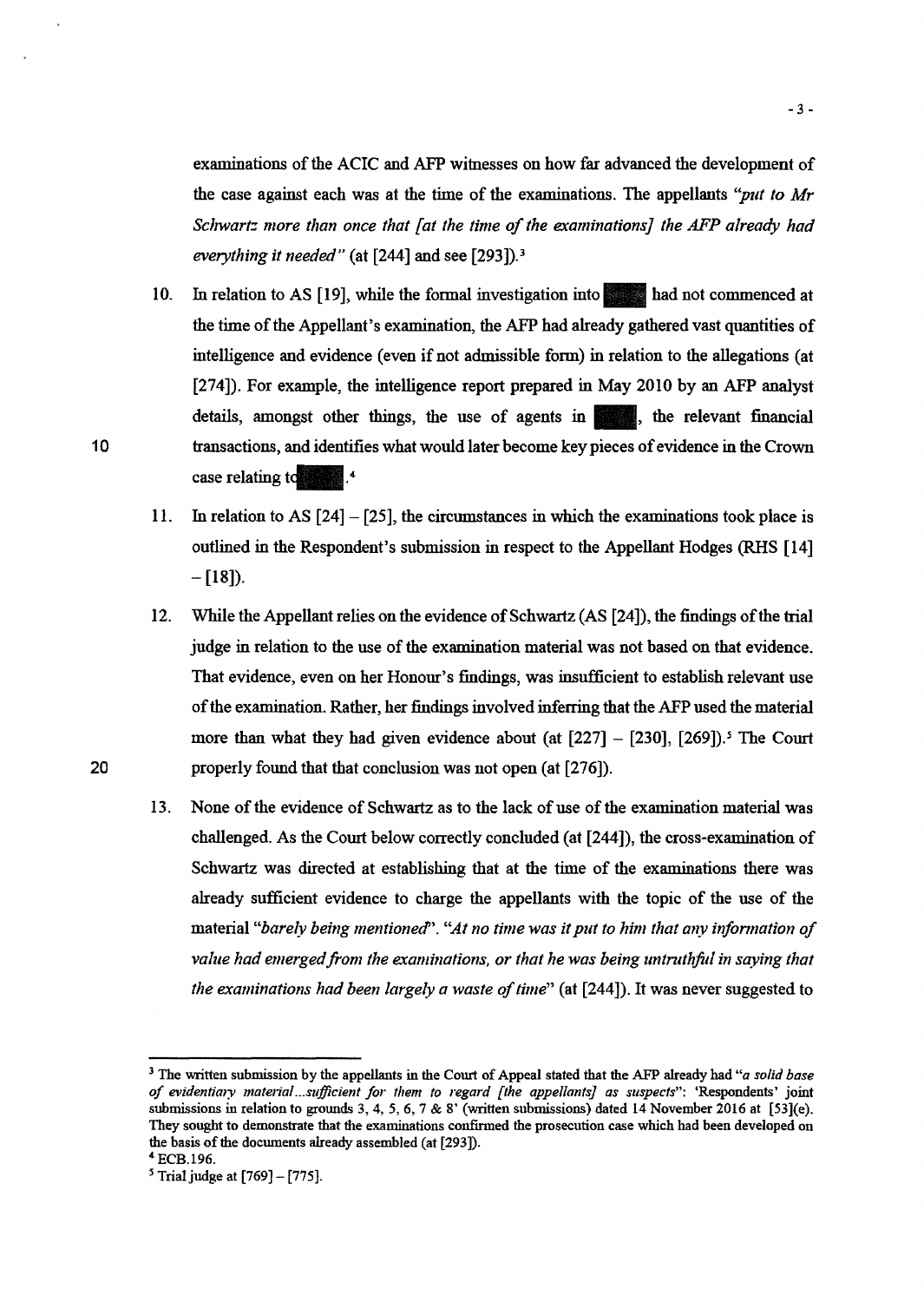Schwartz or any other AFP investigator that he had used the material more than they had admitted (at [255]). The Appellant does not challenge the accuracy of this description.

- 14. As the Court observed (at [263]), the only other occasion on which it appears that the Appellant raised the topic of use of the examination was during cross-examination of Ms Webb. However, when the Appellant asked Ms Webb whether the examination had in fact generated any such further avenues of inquiry, she responded: *"No, not to my recollection, no".* The Appellant did not challenge that, or pursue the matter any further.
- 15. As to the suggestion of a standard clause being in the statements of the AFP witnesses  $(AS [25]$  fn 26), the AFP were ordered by the trial judge to answer specific questions posed by the appellants in correspondence. 6 Accordingly, it is unsurprising that the AFP statements adopt similar language. The correctness oftheir evidence was not challenged (at [269]- [271]). The Court described the circumstances by which the statements arose (at [242]). As the Court correctly concluded, there was no basis to reject the unchallenged evidence (at [269], [276]). The onus was on the Appellant to establish the factual foundation for the grant of a stay ( $cf$ : AS [25] fn 26).
- 16. The Court of Appeal correctly found that the appellants had not established that the prosecution had been materially advantaged in preparing its cases against the appellant( s) by having access to the examination material (at [248]).
- 17. As to the suggestion that the CDPP conceded that there was investigative advantage (AS [36]), the prosecution maintained throughout that it had not been shown that the answers given in any ofthe examinations had materially affected the assembly of the prosecution case or that the conduct of their defences had been constrained (at [233]).
	- 18. The prosecution contended (at [253]), and the Court accepted as correct, that neither the appellants in their submissions or the trial judge in her reasons had identified a single piece of evidence that was obtained as a result of the ACIC examinations. The appellants conceded as much (at [254]).
	- 19. On 15 April 2010, (prior to his examination in November 2010) the Appellant voluntarily spoke with the AFP about the matters under investigation.<sup>7</sup> **Republika State Adam**

20

30

10

<sup>&</sup>lt;sup>6</sup> ECB.2 at [2], Exhibit 114.<br><sup>7</sup> See Prosecution Outline of Evidence at [309] – [312] for the details of this conversation.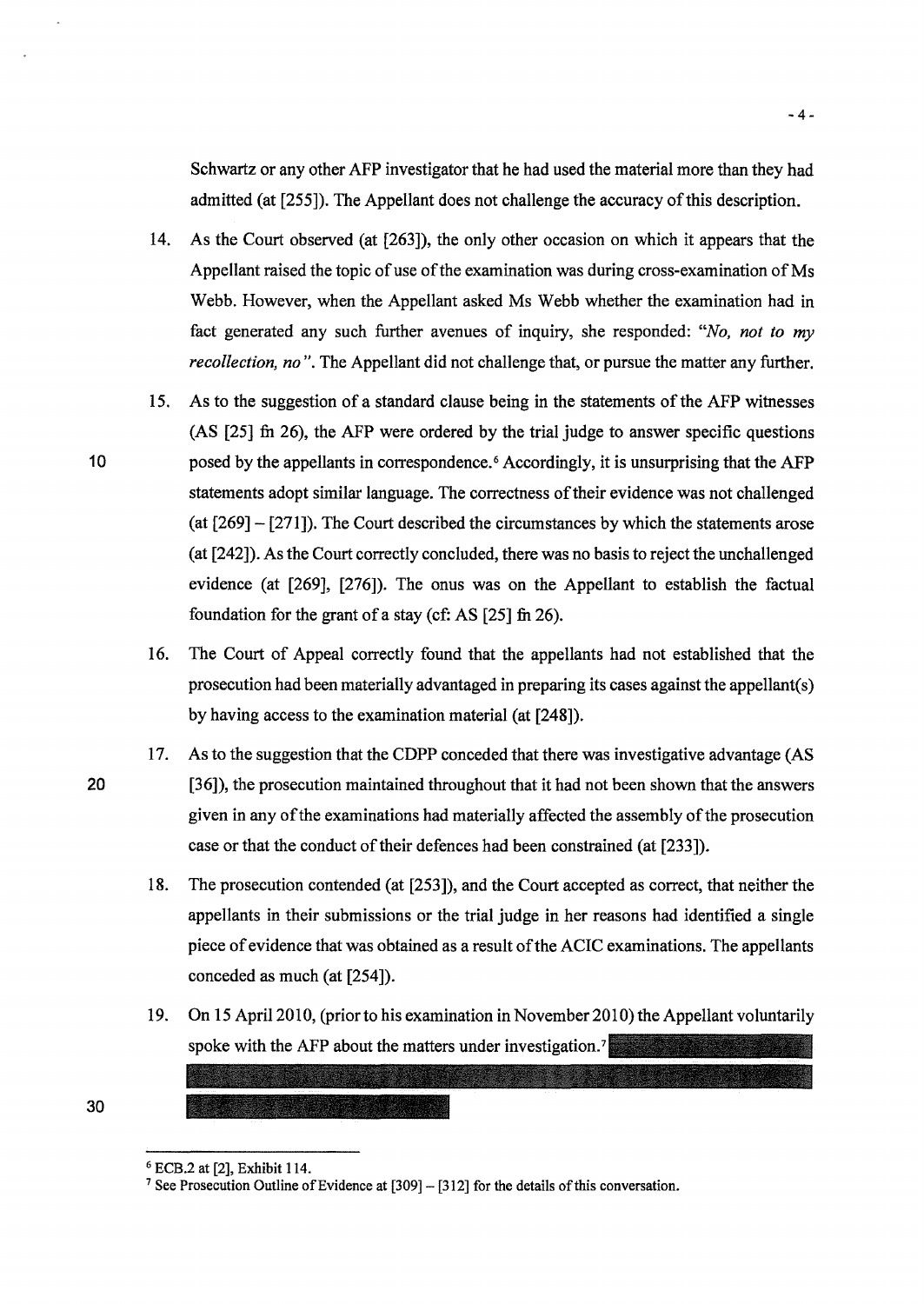- 20. In the Appellant's examination in November 2010, he was shown only one document that related to QRS's dealings in The remainder of the documents shown to him related to his personal relationship with another suspect.<sup>8</sup> The Appellant is now only facing charges in relation to
- 21. The Appellant at his committal challenged the case against him and argued that he had no case to answer. <sup>9</sup>

#### Part V-APPPLICABLE STATUTORY PROVISIONS

10 22. The Respondent has nothing to add.

#### Part VI- SUMMARY OF ARGUMENT

- 23. The Appellant adopts the arguments of the Appellants Hodges and Tucker, and supplements those submissions (AS [28]). The Respondent relies on her submission in respect to each of the appellants Hodges, Tucker and Galloway and addresses the supplementary submission below.
- 24. The Appellant's submission, as with the other appellants, is based on an argument that the mere fact of the examination (irrespective of the content) gives rise to an unfair trial  $(AS [29] - [33], [38] - [40])$  warranting a stay of proceedings. For the reasons given by the Respondent in her submissions in relation to the other appellants, that submission is incorrect.
- 25. In addition, the Appellant's reference (AS [31]) to the outcome being deliberately procured by the AFP and the ACIC, is out of context. The Court below concluded that the conduct of the ACIC was unlawful and improper because the examinations were only for the purpose of assisting the AFP in its investigation (at [209], [313]), which was not authorised by the *Australian Crime Commission Act 2002* (Cth). This finding says nothing about the state of mind of Sage, the examiner, or of the AFP as to the lawfulness of the conduct. As the Court below observed (at [13]), Sage gave evidence that he believed that his acts were lawful (at [13]). Both the trial judge and the Court of Appeal found that there was no evidence to suggest any awareness on his part that his acts might

~5-

# 20

 $8$  Exhibit 137.<br> $9$  POE at [713]; trial judge at [10].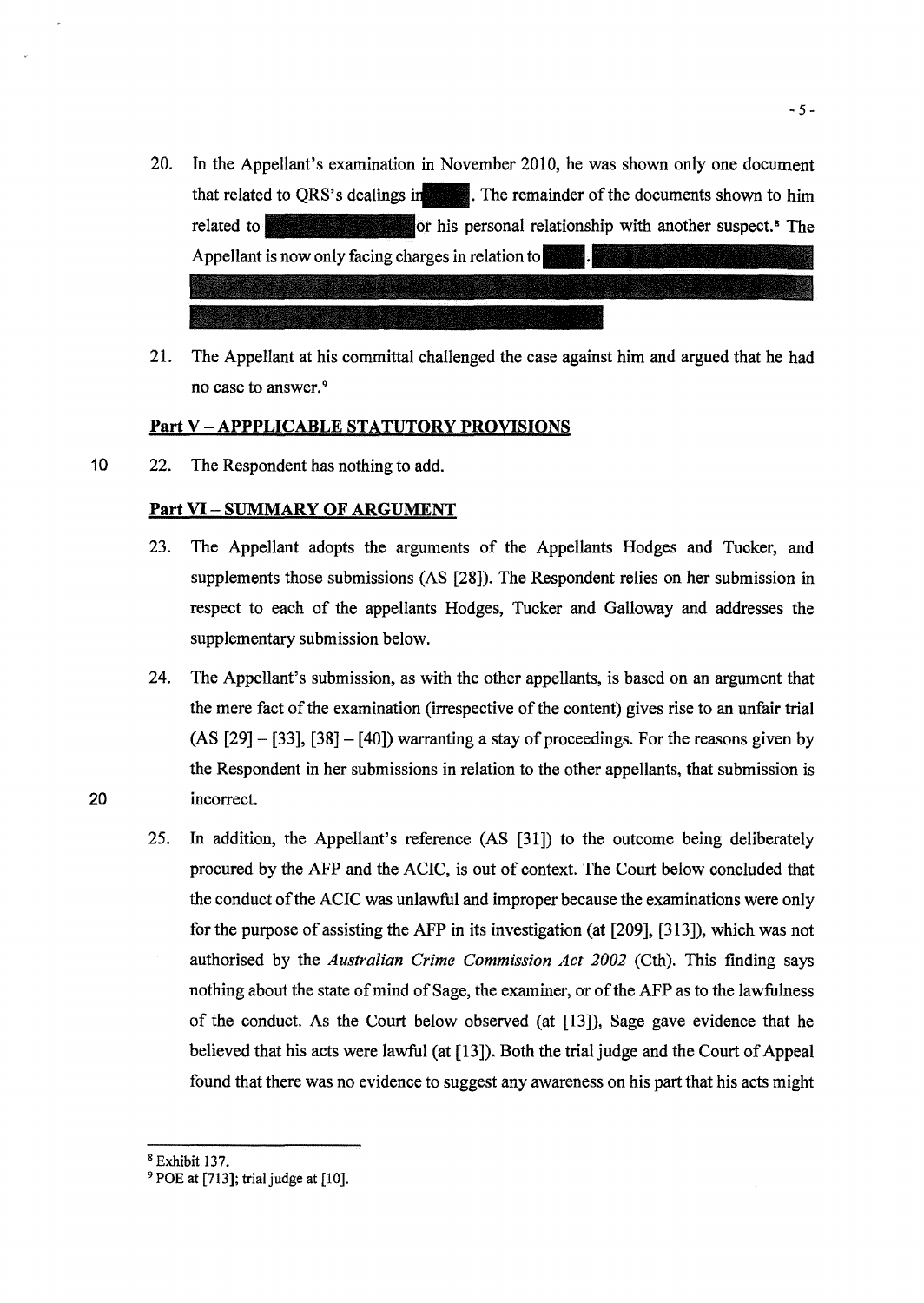have been unlawful.<sup>10</sup> The Appellant did not suggest at first instance that Sage was a dishonest witness. The trial judge found him to be an honest witness.<sup>11</sup> That finding was not challenged on appeal.

- 26. Moreover, the AFP sought advice from the ACIC and Sage about whether suspects could be examined, and were advised they could be provided no decision to charge had been made (RHS [15]).
- 27. Contrary to the Appellant's contention (AS [36]), there was no misapprehension of the evidence by the Court below. This submission ignores the conduct of the application by the Appellant at first instance, and on appeal. Making general assertions about guiding 10 the selection of documents without considering the context, and limited nature of the answers (which was not challenged), does not advance the Appellant's argument. Nor is the submission supported by the approach of the Respondent below (see [17] above).
	- 28. The submission also does not address the Court's conclusion, referred to in the passage cited above (see [7] above), that even ifthere was some assistance from the examinations in *"guiding"* and *"refining"* subsequent documentary searches, the case against the appellants had not materially changed. It rests almost entirely on documents. There is no basis in the evidence to conclude otherwise.
- 29. Contrary to the Appellant's contention (AS [37]), the issue in relation to Sage's conduct is not simply about a description or word describing his conduct. The Appellant argued 20 below that his conduct involved intentional or reckless illegality (at [272]). They contended that the test of recklessness in *Director of Public Prosecutions v Marijancevic<sup>12</sup>* was the correct legal test to be applied.<sup>13</sup> Satisfying that test involves advertence to the possibility of the unlawfulness. There was no evidence suggesting the possibility of the awareness of the unlawfulness of the conduct (see RHS [7], [72]). The unchallenged evidence was that Sage believed his acts were lawful (at [13]).

<sup>&</sup>lt;sup>10</sup> Trial judge e.g. at [694], [868]; CA at [73], [74], [79], [105] and [116].

<sup>&</sup>lt;sup>11</sup> Trial judge at [36].<br><sup>12</sup> (2011) 33 VR 440.

<sup>&</sup>lt;sup>13</sup> 'Respondents' joint submissions in reply to ACIC' (written submissions) dated 14 November 2016 at [7] and [15]. Before the Court of Appeal; counsel for both the ACIC and Hodges referred to the *Marijancevic* test- viz. on 29 November 2016 counsel for the ACIC at T258, and counsel for Hodges at T237- T238. Consistent with the joint position advanced in writing, none of the counsel for the other appellants demurred  $-$  adopting the submission by Hodges: Strickland T188 (21 February 2017); Tucker T188 (21 February 2017); Galloway did not make oral submissions as to recklessness.